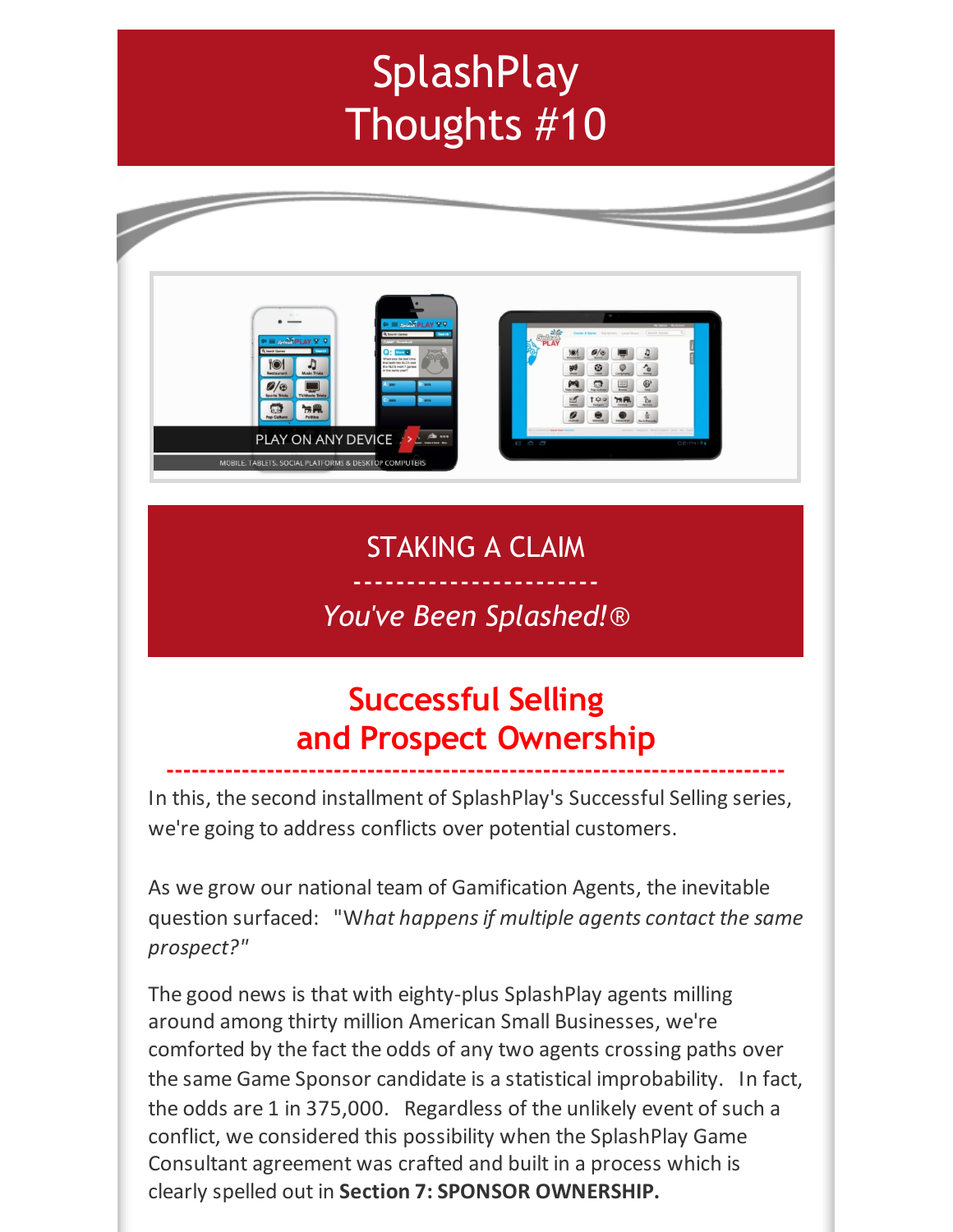Per Section 7, Game Consultants can establish exclusive claim to a prospective customer for up to sixty-days. To do so, all he or she must do is *"...register the Potential Sponsor at SplashPlay's website (www.splashplaygamify.com)...*" Keep in mind that registration is not an open license to scour the local phone book and register every potential customer. In fact, per Section 7, to register a Potential Sponsor the Game Consultant *must have made personal contact*. We consider any attempt to perform mass anonymous prospect registration is in bad faith and a violation of Section 7.

#### **Registration is Easy**

We've made every effort to make Sponsor Registration as easy as possible. All you need do is log into the Agent area at www.SplashPlayGamify.com and click the "**Sponsor Registration**" button, highlighted below.



With a click of the "Sponsor Registration" button you'll be transferred to the *Potential Sponsor Registration* page shown below.

|                                                       |                       | If you register a potential Game Sponsor, per Section 7 of your Game Consultant<br>Agreement you will be granted exclusivity for sixty (60) days from the registration date |  |
|-------------------------------------------------------|-----------------------|-----------------------------------------------------------------------------------------------------------------------------------------------------------------------------|--|
| recorded by SplashPlay to secure a Sponsor Agreement. |                       |                                                                                                                                                                             |  |
| Agent Name *                                          | Firstname             | Lastname                                                                                                                                                                    |  |
| Agent ID *                                            |                       |                                                                                                                                                                             |  |
| Sponsor's Business Name *                             | Enter business name   |                                                                                                                                                                             |  |
| Sponsor Name                                          | Firstname             | Lastname                                                                                                                                                                    |  |
| Sponsor's Phone Number *                              | Phone number          |                                                                                                                                                                             |  |
| Initial Sponsor Contact Date *                        | MM-DD-YYYY            |                                                                                                                                                                             |  |
| Sponsor Address *                                     | <b>Street Address</b> |                                                                                                                                                                             |  |
|                                                       | Address Line 2        |                                                                                                                                                                             |  |
|                                                       | City                  | Postal/Zip Code                                                                                                                                                             |  |
| State *                                               | Alabama, AL           |                                                                                                                                                                             |  |
| Sponsor's Organization Type *                         | <b>Art Gallery</b>    |                                                                                                                                                                             |  |

Keep in mind this is in a secured area of SplashPlay's website, as such, you'll be prompted once again for your password. Simply enter the